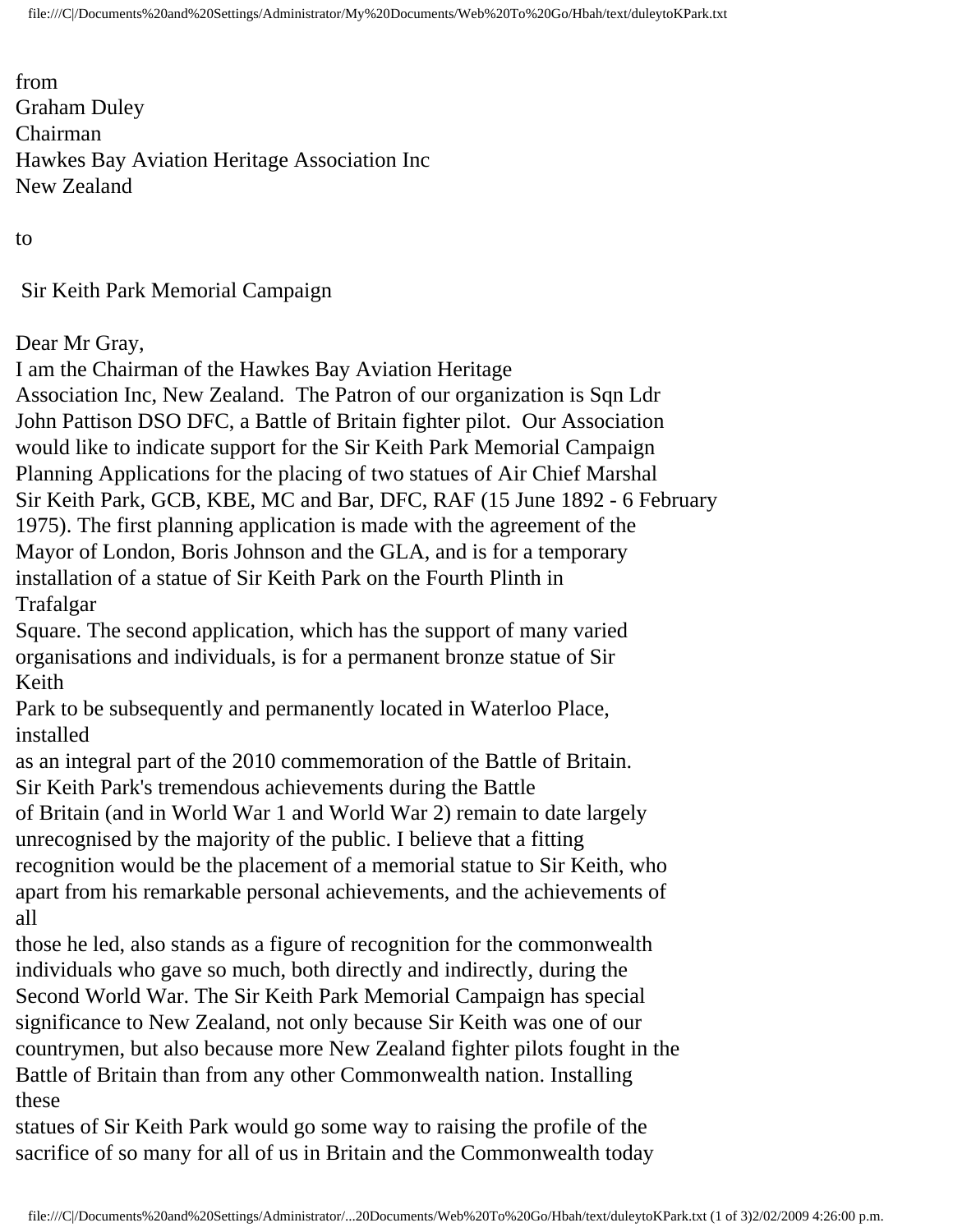file:///C|/Documents%20and%20Settings/Administrator/My%20Documents/Web%20To%20Go/Hbah/text/duleytoKPark.txt

============================================================

## and

commemorating a great man whose vital role has for far too long been overlooked. Yours sincerely,  $\geq$ Graham Duley Chairman Hawkes Bay Aviation Heritage Association Inc New Zealand

here is their reply

Dear Graham,

 On behalf of the Sir Keith Park Memorial Campaign, thank you for your recent letter in support of the planning applications to the Westminster City Council.

 We value the support of the Hawkes Bay Aviation Heritage Association Inc as we enter this final and crucial stage of the campaign.

 Please find attached an electronic copy of the January edition of the Sir Keith Park Memorial Campaign newsletter. We would be most grateful if you could put it up on the Association's website.

 We need to get the newsletter and call to action out to as many people as possible as we enter the final phase of the campaign. Please feel free to forward this e-mail or an edited version to your networks.

 The planning applications for statues in London to commemorate New Zealander, Sir Keith Park have now been submitted to the Westminster City Council by the Sir Keith Park Memorial Campaign.

 This is the final stage of the campaign to have a tribute to Sir Keith, who commanded the RAF 11 Fighter Group during the Battle of Britain, erected permanently in Waterloo Place (next to the Athenaeum) and also a temporary version on the 4th Plinth in Trafalgar Square.

 The campaign to recognise Sir Keith's remarkable achievements has made great progress over the last twelve months and, if successful, the